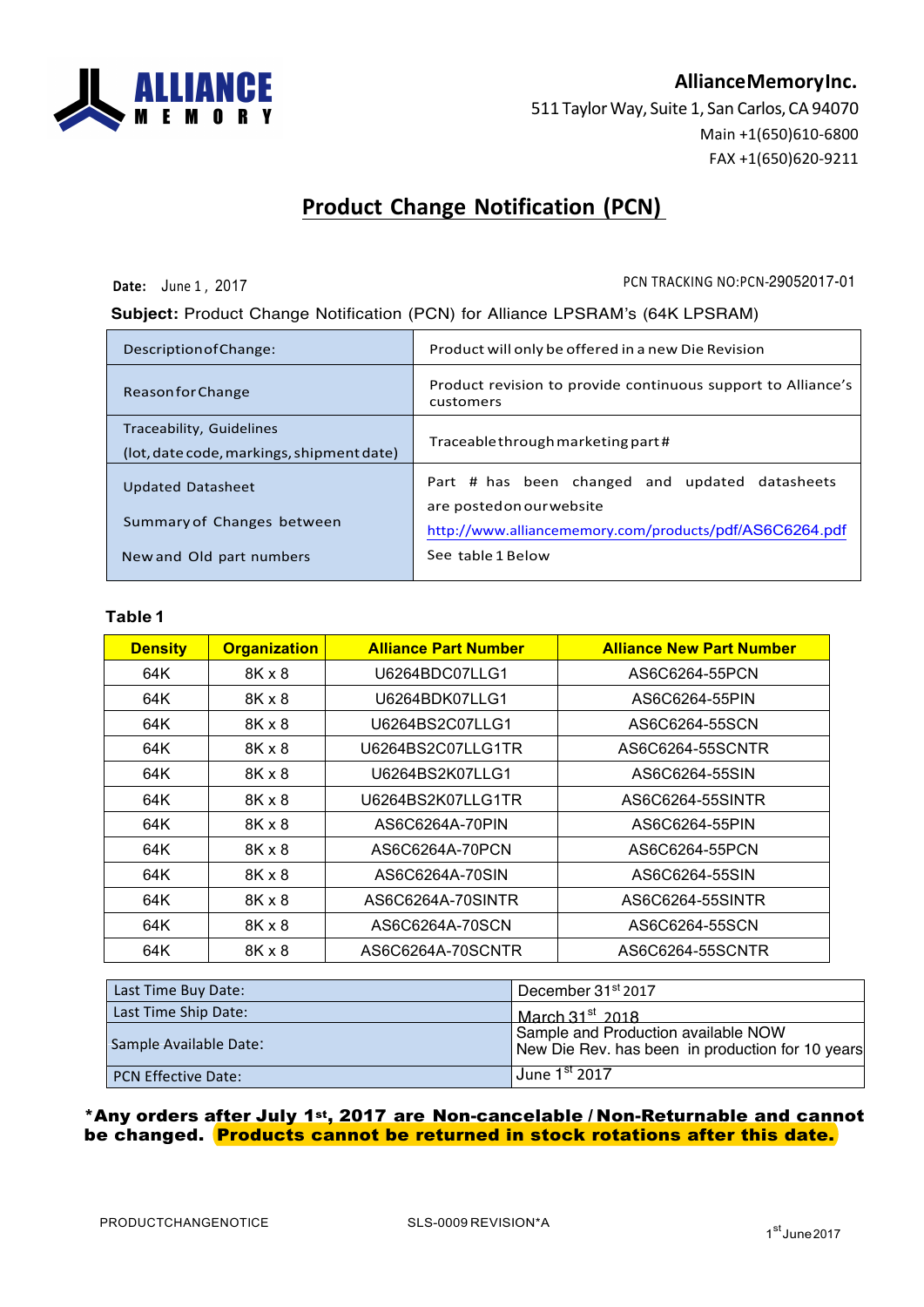

Dear Valued Customer:

This letter provides End–of–Life (EOL) notice of ZMD 64K Low Power SRAM products with a 64k density. These ZMD wafer will move from the original ZMD design to the Alliance design in Q3-2017. Please note that the ZMD design and the Alliance design are both fabricated from Global Foundries in Singapore. The assembly ( Greatek in Taiwan ) and testing (ChipMos in Taiwan) will remain the same.

The delivery deadline is March 31st, 2018 with last time buy (LTB) deadline on December 31st , 2017. Please note that the standard shipment dates will apply in general and extended delivery dates must be pre-arranged and accepted in writing by Alliance Memory Management.

Please see the below comparison between the ZMD design vs. the Alliance design. Samples are available now.

Please contact your local Alliance Memory representative if you have any questions regarding this information.

Yours sincerely,

 $\frac{1}{2}$ 

David Bagby President **Alliance Memory Inc.**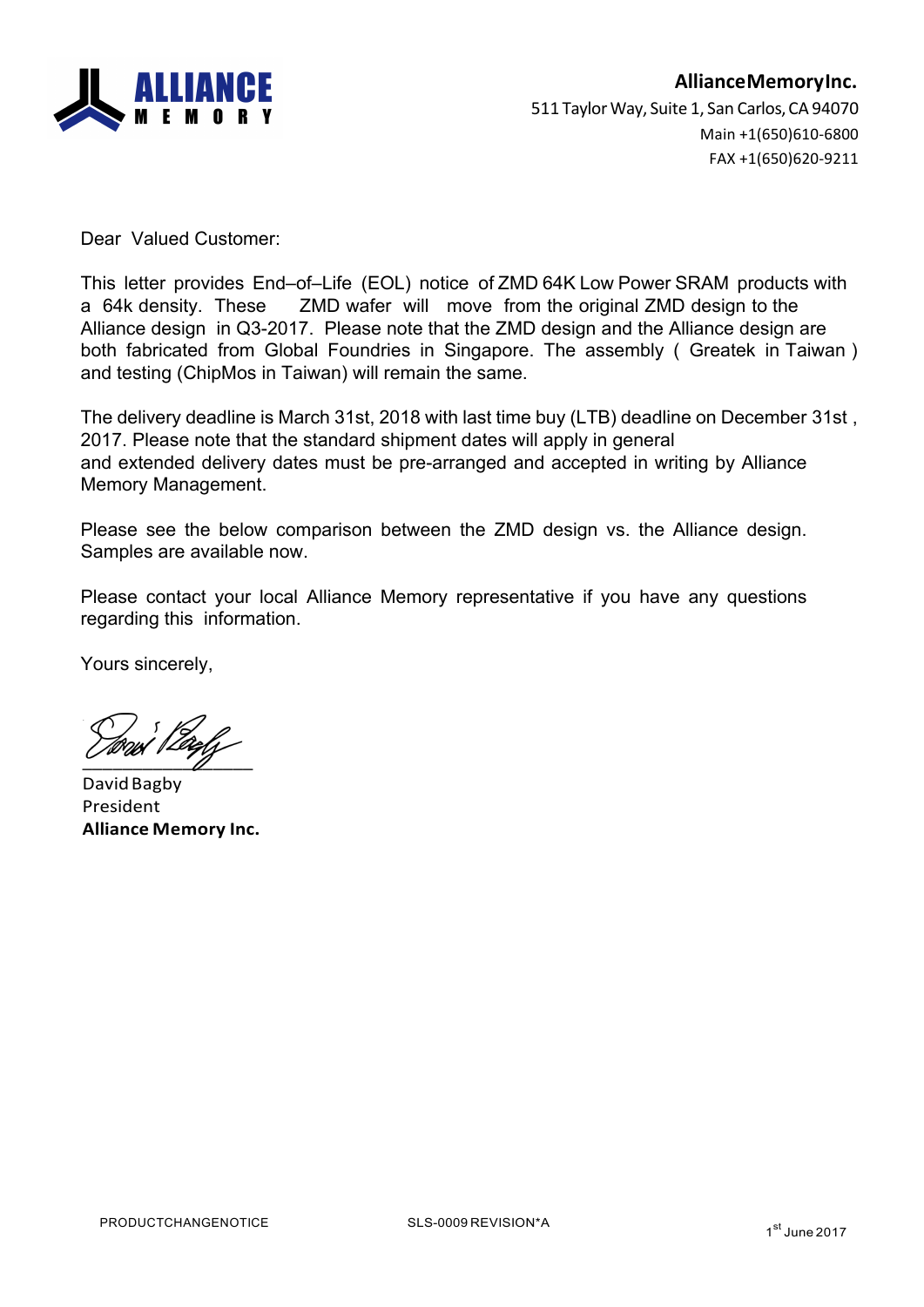

# Comparison between

### AS6C6264-55XXN and AS6C6264A-70XXN - 64Kb LP-SRAM

| Part Number&result                             | AS6C6264-55PCN                                    | AS6C6264A-70PCN                                   |                          |  |  |
|------------------------------------------------|---------------------------------------------------|---------------------------------------------------|--------------------------|--|--|
|                                                | AS6C6264-55PIN                                    | AS6C6264A-70PIN                                   |                          |  |  |
|                                                | AS6C6264-55SCN                                    | AS6C6264A-70SCN                                   |                          |  |  |
|                                                | AS6C6264-55SCNTR                                  | AS6C6264A-70SCNTR                                 | <b>Comparison Result</b> |  |  |
| Parameter                                      | AS6C6264-55SIN                                    | AS6C6264A-70SIN                                   |                          |  |  |
|                                                | AS6C6264-55SINTR                                  | AS6C6264A-70SINTR                                 |                          |  |  |
| <b>Wafer Process</b>                           |                                                   |                                                   |                          |  |  |
| Power Supply                                   | 2.7V~5.5V                                         | $4.5V \sim 5.5V$                                  | Difference               |  |  |
|                                                | Speed:55ns                                        | Speed:70ns                                        |                          |  |  |
|                                                | <b>Average Operating</b>                          | <b>Average Operating</b>                          |                          |  |  |
| Typical<br>Power                               | Power supply Current                              | Power supply Current                              |                          |  |  |
| Dissipation<br>of                              | $lcc = 45mA(Max.)$                                | Icc=55 mA (Max.)                                  |                          |  |  |
| Normal                                         | $lcc1=10mA(Max.)$                                 | $lcc1=3mA(Max.)$                                  |                          |  |  |
| Operation                                      | Standby Power 1µA                                 | Standby Power 1µA                                 | <b>Difference</b>        |  |  |
|                                                | <b>Supply Current</b>                             | <b>Supply Current</b>                             |                          |  |  |
|                                                | IsB1= 50µA(Max.), C Temp                          | ISB1= 2µA(Max.), C Temp                           |                          |  |  |
|                                                | ISB1= 80µA(Max.), I Temp                          | ISB1= 5µA(Max.), I Temp                           |                          |  |  |
| Operating                                      | Industrial : -40 $^{\circ}$ C to +85 $^{\circ}$ C | Industrial : -40 $^{\circ}$ C to +85 $^{\circ}$ C |                          |  |  |
| Temperature                                    | Commercial: $0^{\circ}$ C to +70 $^{\circ}$ C     | Commercial: $0^{\circ}$ C to +70 $^{\circ}$ C     | Same                     |  |  |
| Max Operating                                  |                                                   |                                                   |                          |  |  |
| Speed                                          | 55ns                                              | 70ns                                              | Same                     |  |  |
|                                                |                                                   | Input Capacitance CIN: <8pF.                      |                          |  |  |
| Interface                                      | Input Capacitance CIN: <6pF.                      | <b>Output Capacitance CO:</b>                     |                          |  |  |
| Input/Output Capacitance CI/<br>(Input/Output) |                                                   | $<$ 10pF.                                         | <b>Difference</b>        |  |  |
| Capacitance                                    | O: <8pF.                                          |                                                   |                          |  |  |
| Interface                                      |                                                   |                                                   | Same. They are pin to    |  |  |
| Definition                                     | Omit.(See datasheet)                              | Omit.(See datasheet)                              | pin.                     |  |  |
| Interface                                      | Pb and Halogen Free                               | Pb and Halogen Free                               |                          |  |  |
| Material                                       |                                                   |                                                   | Same                     |  |  |
| Timing                                         | Refer to Table 1                                  | Refer to Table 1                                  | Difference               |  |  |
| Parameters                                     |                                                   |                                                   |                          |  |  |
| Timing                                         |                                                   |                                                   |                          |  |  |
| Diagram<br>&                                   | Omit.(See datasheet)                              | Omit.(See datasheet)                              | Same                     |  |  |
| Command                                        |                                                   |                                                   |                          |  |  |
| Capacity                                       | 64Kb                                              | 64Kb                                              | Same                     |  |  |
| Package                                        | 28pin 330mil SOP                                  | 28pin 330 mil SOP                                 |                          |  |  |
|                                                | 28pin 600mil PDIP                                 | 28pin 600mil PDIP                                 | Same                     |  |  |
| <b>Truth Table</b>                             | Omit.(See datasheet)                              | Omit.(See datasheet)                              | same                     |  |  |
| <b>Supply Time</b>                             |                                                   |                                                   | AS6C6264 will replace    |  |  |
|                                                |                                                   |                                                   | AS6C6264A                |  |  |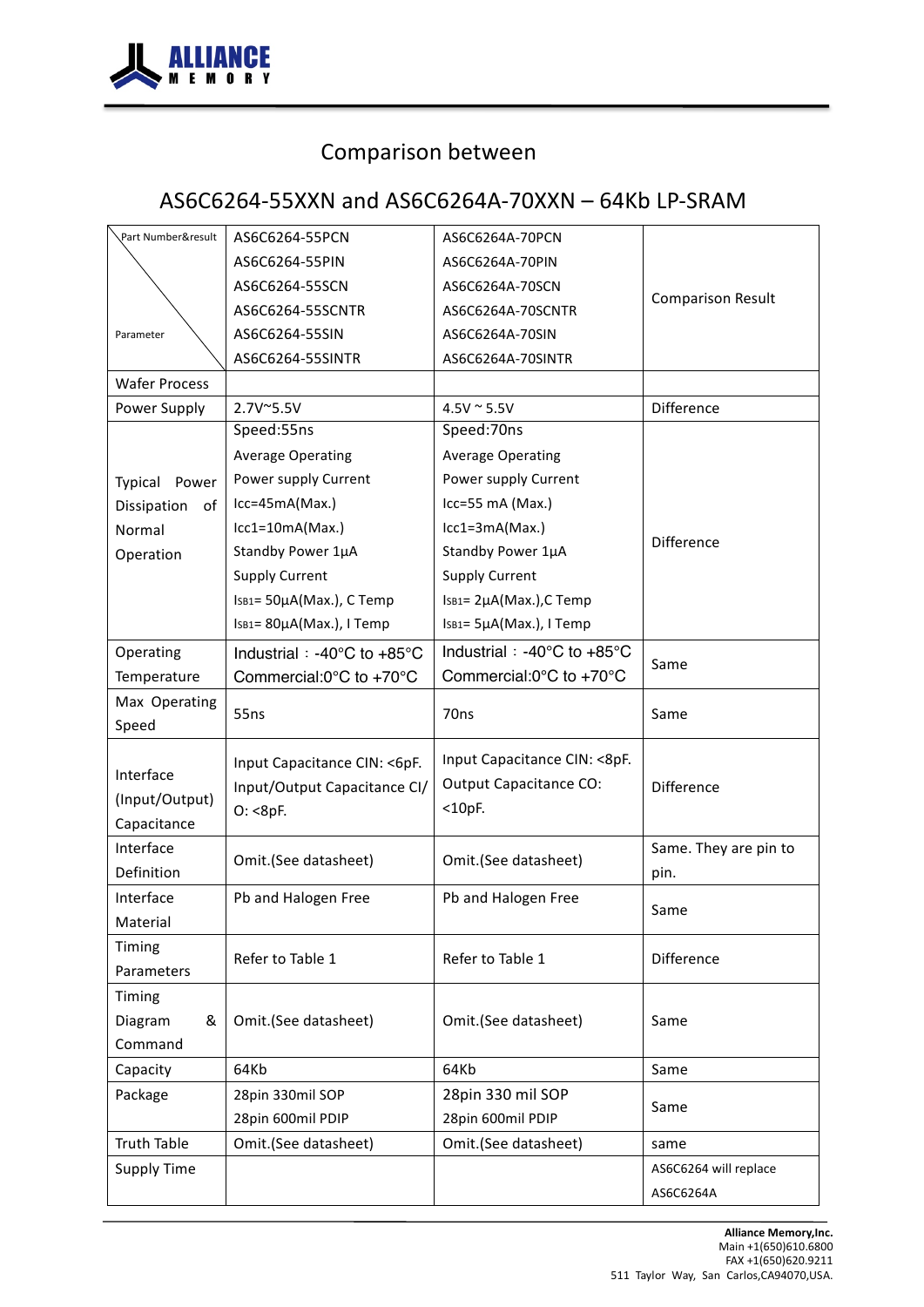

| Table 1 AS6C6264 & AS6C6264A<br>AC ELECTRICAL CHARACTERISTICS comparison |  |
|--------------------------------------------------------------------------|--|
|--------------------------------------------------------------------------|--|

| <b>READ CYCLE</b>                  |         |                |                          |                          |                          |      |
|------------------------------------|---------|----------------|--------------------------|--------------------------|--------------------------|------|
|                                    |         | AS6C6264       |                          | AS6C6264A                |                          |      |
| <b>Parameter</b>                   | Symbol  | Min            | <b>Max</b>               | Min                      | <b>Max</b>               | Unit |
| Read Cycle Time                    | tRC     | 55             |                          | 70                       |                          | ns   |
| <b>Address Access Time</b>         | tAA     | $\overline{a}$ | 55                       | $\overline{a}$           | 70                       | ns   |
| Chip Enable Access Time            | tACE    | $\blacksquare$ | 55                       | $\overline{\phantom{0}}$ | 70                       | ns   |
| <b>Output Enable Access Time</b>   | tOE     |                | 30                       | $\blacksquare$           | 40                       | ns   |
| Chip Enable to Output in Low-Z     | $tCLZ*$ | 10             | $\blacksquare$           |                          |                          | ns   |
| Output Enable to Output in Low-Z   | tOLZ*   | 5              | $\blacksquare$           | 5                        | 10                       | ns   |
| Chip Disable to Output in High-Z   | tCHZ*   | $\blacksquare$ | 20                       | 0                        | 25                       | ns   |
| Output Disable to Output in High-Z | tOHZ*   |                | 20                       | $\blacksquare$           | 30                       | ns   |
| Output Hold from Address Change    | tOH     | 10             |                          | 5                        | $\overline{\phantom{a}}$ | ns   |
|                                    |         |                |                          |                          |                          |      |
| <b>WRITE CYCLE</b>                 |         |                |                          |                          |                          |      |
|                                    |         | AS6C6264       |                          | AS6C6264A                |                          |      |
| <b>Parameter</b>                   | Symbol  | Min            | <b>Max</b>               | Min                      | <b>Max</b>               | Unit |
| Write Cycle Time                   | tWC     | 55             | $\frac{1}{2}$            | 70                       | $\overline{\phantom{a}}$ | ns   |
| Address Valid to End of Write      | tAW     | 50             | $\blacksquare$           | 70                       | $\blacksquare$           | ns   |
| Chip Enable to End of Write        | tCW     | 50             | $\blacksquare$           | 65                       | $\blacksquare$           | ns   |
| Address Set-up Time                | tAS     | $\mathbf 0$    | $\overline{\phantom{a}}$ | $\mathbf{0}$             | $\overline{\phantom{a}}$ | ns   |
| Write Pulse Width                  | tWP     | 45             | $\blacksquare$           | 50                       | $\blacksquare$           | ns   |
| Write Recovery Time                | tWR     | $\Omega$       | $\blacksquare$           | 0                        | $\blacksquare$           | ns   |
| Data to Write Time Overlap         | tDW     | 25             | $\overline{a}$           | 35                       | $\overline{\phantom{0}}$ | ns   |
| Data Hold from End of Write Time   | tDH     | $\mathbf 0$    | $\blacksquare$           | 0                        | $\frac{1}{2}$            | ns   |
| Output Active from End of Write    | tOW*    | 5              | $\blacksquare$           |                          |                          | ns   |
| Write to Output in High-Z          |         |                |                          |                          |                          |      |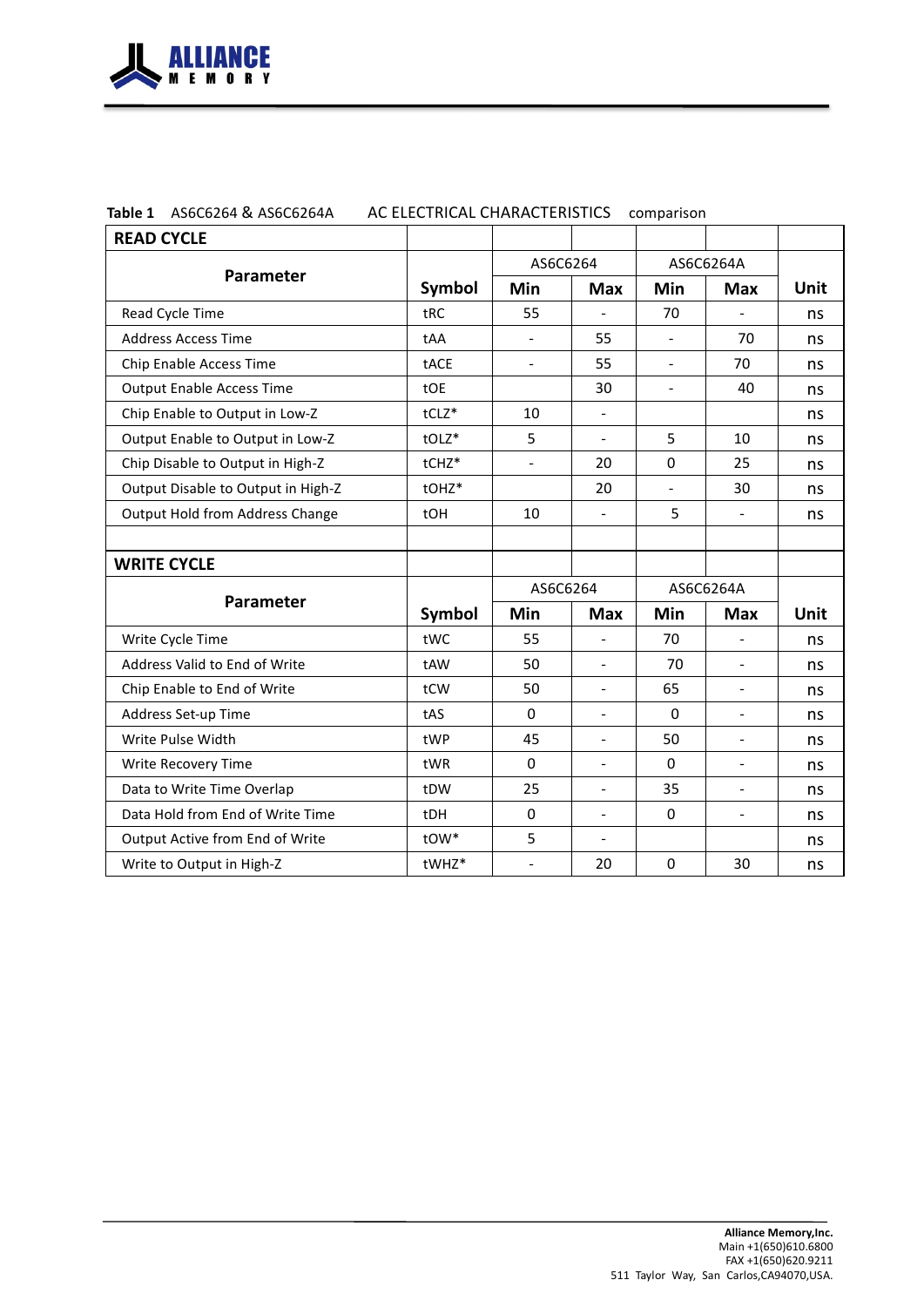

# Comparison between

### AS6C6264-55XXN and U6264BXXX07LLG1 - 64Kb LP-SRAM

| Part Number&result   | AS6C6264-55PCN                | U6264BDC07LLG1                                |                              |  |  |
|----------------------|-------------------------------|-----------------------------------------------|------------------------------|--|--|
|                      | AS6C6264-55PIN                | U6264BDK07LLG1                                |                              |  |  |
|                      | AS6C6264-55SCN                | U6264BS2C07LLG1                               |                              |  |  |
|                      | AS6C6264-55SCNTR              | U6264BS2C07LLG1TR                             | <b>Comparison Result</b>     |  |  |
| Parameter            | AS6C6264-55SIN                | U6264BS2K07LLG1                               |                              |  |  |
|                      | AS6C6264-55SINTR              | U6264BS2K07LLG1TR                             |                              |  |  |
| <b>Wafer Process</b> |                               |                                               |                              |  |  |
| Power Supply         | 2.7V~5.5V                     | $4.5V \approx 5.5V$                           | Difference                   |  |  |
|                      | Speed:55ns                    | peed:70ns                                     |                              |  |  |
|                      | <b>Average Operating</b>      | <b>Average Operating</b>                      |                              |  |  |
| Typical Power        | Power supply Current          | Power supply Current                          |                              |  |  |
| Dissipation of       | Icc=45mA(Max.)                | Icc=55 mA (Max.)                              |                              |  |  |
| Normal               | $lcc1=10mA(Max.)$             | $lcc1=3mA(Max.)$                              |                              |  |  |
| Operation            | Standby Power µA              | Standby Power µA                              | <b>Difference</b>            |  |  |
|                      | <b>Supply Current</b>         | <b>Supply Current</b>                         |                              |  |  |
|                      | IsB1= 50µA(Max.), C Temp      | ISB1= 2µA(Max.), C Temp                       |                              |  |  |
|                      | ISB1= 80µA(Max.), I Temp      | ISB1= 5µA(Max.), I Temp                       |                              |  |  |
| Operating            | Industrial: -40°C to +85°C    | Industrial: -40°C to +85°C                    |                              |  |  |
| Temperature          | Commercial:0°C to +70°C       | Commercial: $0^{\circ}$ C to +70 $^{\circ}$ C | Same                         |  |  |
| Max Operating        |                               | 70ns                                          |                              |  |  |
| Speed                | 55ns                          |                                               | Same                         |  |  |
|                      |                               | Input Capacitance CIN: < 8pF.                 |                              |  |  |
| Interface            | Input Capacitance CIN: < 6pF. | <b>Output Capacitance CO:</b>                 | <b>Difference</b>            |  |  |
| (Input/Output)       | Input/Output Capacitance      | $<$ 10pF.                                     |                              |  |  |
| Capacitance          | $Cl/O$ : <8pF.                |                                               |                              |  |  |
| Interface            | Omit.(See datasheet)          | Omit.(See datasheet)                          | Same. They are pin to pin.   |  |  |
| Definition           |                               |                                               |                              |  |  |
| Interface            | Pb and Halogen Free           | Pb and Halogen Free                           | Same                         |  |  |
| Material             |                               |                                               |                              |  |  |
| Timing               | Refer to Table 1              | Refer to Table 1                              | Difference                   |  |  |
| Parameters           |                               |                                               |                              |  |  |
| Timing               |                               |                                               |                              |  |  |
| &<br>Diagram         | Omit.(See datasheet)          | Omit.(See datasheet)                          | Same                         |  |  |
| Command              |                               |                                               |                              |  |  |
| Capacity             | 64Kb                          | 64Kb                                          | Same                         |  |  |
| Package              | 28pin 330mil SOP              | 28pin 330 mil SOP                             | Same                         |  |  |
|                      | 28pin 600mil PDIP             | 28pin 600mil PDIP                             |                              |  |  |
| <b>Truth Table</b>   | Omit.(See datasheet)          | Omit.(See datasheet)                          | same                         |  |  |
| <b>Supply Time</b>   |                               |                                               | AS6C6264 will replace U6264B |  |  |